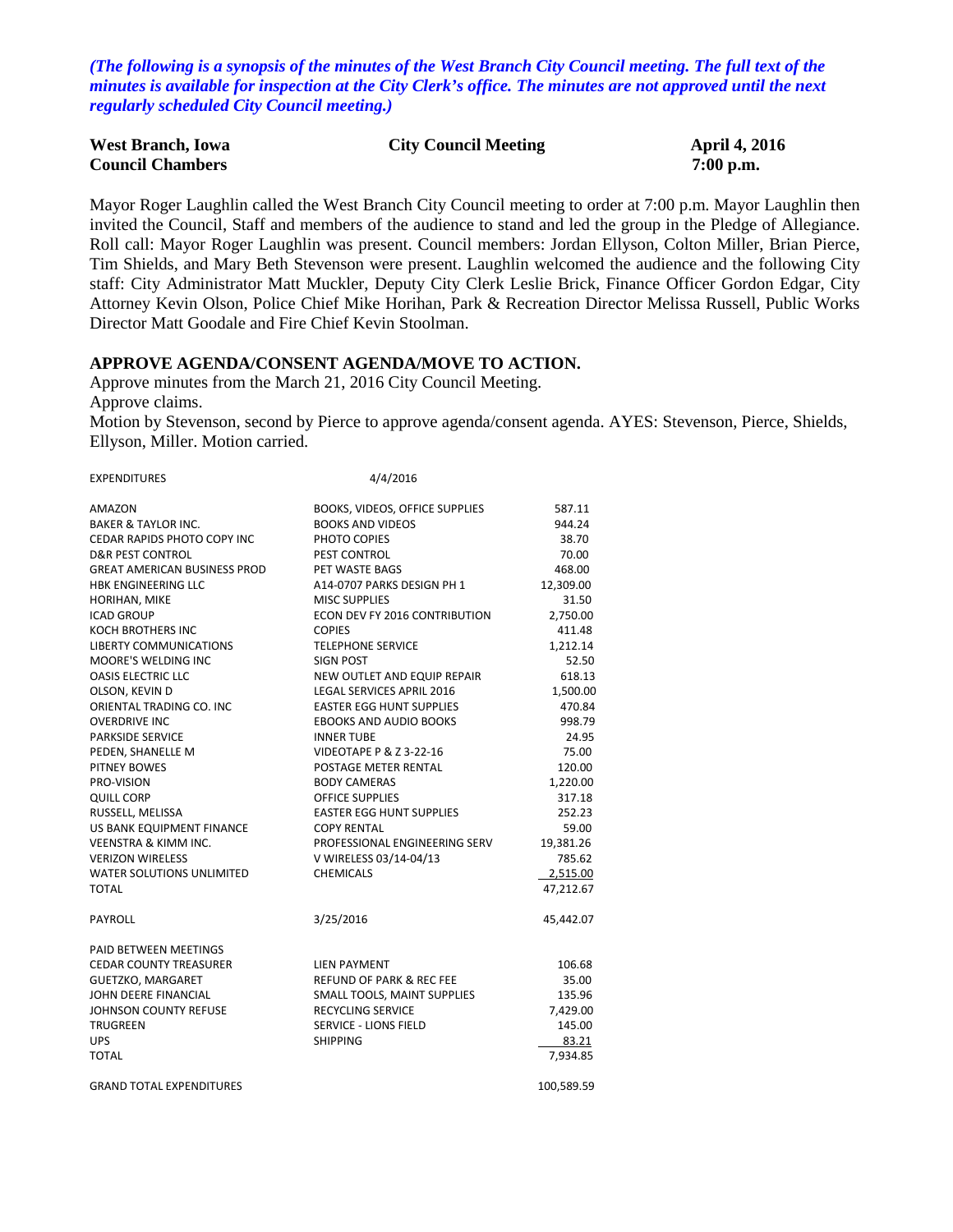| <b>FUND TOTALS</b>             |            |
|--------------------------------|------------|
| 001 GENERAL FUND               | 49,553.75  |
| 022 CIVIC CENTER               | 43.18      |
| 031 LIBRARY                    | 7,617.38   |
| 110 ROAD USE TAX               | 212.46     |
| 112 TRUST & AGENCY             | 10,323.07  |
| 305 MAIN ST CROSSINGS PROJ     | 11.504.16  |
| 306 4TH ST IMPROVEMENTS PROJ   | 3,329.70   |
| 307 MAIN ST INTERSECTION IMP   | 1.850.00   |
| 600 WATER FUND                 | 9,583.20   |
| 610 SEWER FUND                 | 5.903.99   |
| <b>740 STORM WATER UTILITY</b> | 668.70     |
|                                |            |
| <b>GRAND TOTAL</b>             | 100,589.59 |

### **COMMUNICATIONS/OPEN FORUM –** No Comments

### **PUBLIC HEARING/NON-CONSENT AGENDA**

### Amy Lynch – West Branch Dog Park Improvements & Dog Park Tags

Lynch informed the Council that there would be some concrete improvements made at the dog park with the remaining funds raised by the Friends of the Dog Park. Lynch also reported that to date, 110 dog park tags have been sold and 70 tags have been renewed.

# Rev. Alexis Johnson and Karl Harms, Shive-Hattery Architecture and Engineering - West Branch United Methodist Church Accessibility Project

Rev. Johnson presented the church's plans for an addition to the entryway of the existing building which would accommodate the installation of an elevator to provide more accessibility to the church. Johnson also advised that a public hearing will be held at a special Planning & Zoning meeting on April 12, 2016. The group is seeking approval for rezoning from R-3 Multiple Family District to CB-1 Central Business District.

## Brian Boelk, HBK Engineering, LLC – Presentation of Wapsi Creek Park and Lions Field Site Plans and the bidding process for these improvements.

Boelk provided an update on the Phase 1 Improvements which include Wapsi Creek Park, Lions Field and Beranek Park. Wapsi Creek Park will have a playground installed and sidewalk and parking constructed in the south portion of the park. Lions Field will have a restroom with a paved walkway to the fields constructed on the property. Beranek Park will have permanent lighting installed at the volleyball courts.

Public Hearing on the proposed amendment to the West Branch Zoning Code. Public Hearing opened at 7:34 p.m. There was no public comment. Public Hearing closed at 7:35 p.m.

First Reading of Ordinance 736, re-zoning an approximate 6.02 acre parcel of real property located near 829 West Main Street from Residence R-1 Single Family District to Residence R-2 Two Family District./Move to action.

Motion by Shields, second by Miller to approve First Reading of Ordinance 736. AYES: Shields, Miller, Stevenson, Pierce, Ellyson. Motion carried.

Public Hearing on proposed plans and specifications, proposed form of contract and estimate of cost for the construction of  $4<sup>th</sup>$  Street Reconstruction for the City of West Branch, Iowa, and the taking of bids therefor.

Public Hearing opened at 7:39 p.m. There were no comments from the public. Public Hearing closed at 7:40 p.m.

Resolution 1435, approving the plans and specifications, proposed form of contract and estimate of cost for the construction of 4<sup>th</sup> Street Reconstruction for the City of West Branch, Iowa and the taking of bids therefor./Move to action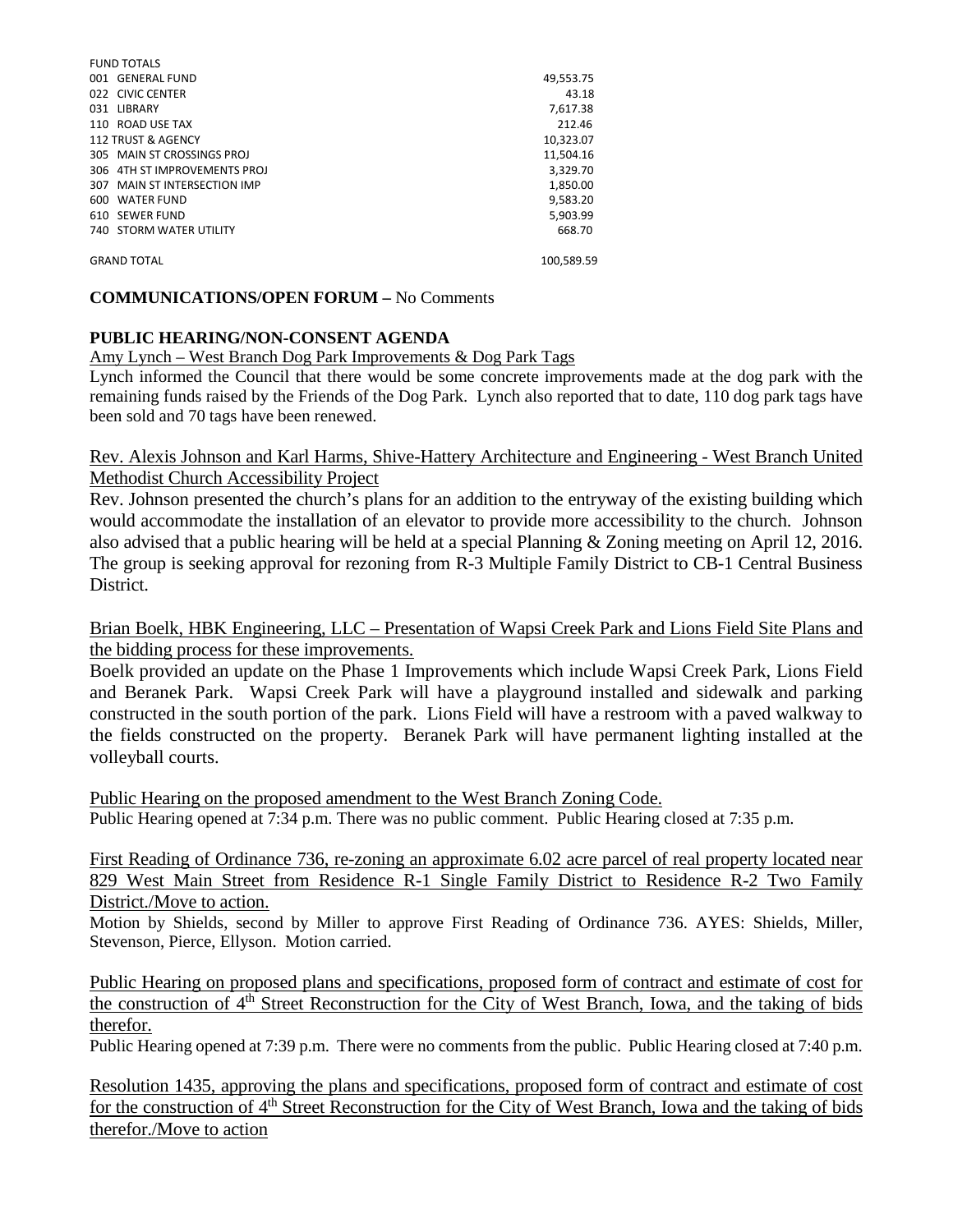Schechinger summarized the plans for construction on 4<sup>th</sup> Street to include removal of the sealcoat surface and replacement with concrete, curb & gutter, a sidewalk on the west side of the street and water and sewer infrastructure improvements.

Motion by Stevenson, second by Miller to approve Resolution 1435. AYES: Stevenson, Miller, Pierce, Ellyson, Shields. Motion carried.

Resolution 1440, accepting bids and awarding the construction contract for the 4<sup>th</sup> Street Reconstruction Project./Move to action

Schechinger announced that three bids had received for the project. Cornerstone Excavating, Inc. was the low bid at \$756,332.50, second was Eastern Iowa Excavating & Concrete at \$758,712.50, and third, All American Concrete Inc. at \$804,854.90. Although the bids were higher than the engineer's estimates, he felt all were fair and reasonable. The requested phasing on the project may have led to higher costs. Miller made the motion to accept the low bid from Cornerstone Excavating, Inc.

Motion by Miller, second by Shields to approve Resolution 1440. AYES: Miller, Shields, Stevenson, Ellyson Pierce. Motion carried.

Resolution 1441, approving a Memorandum of Understanding & Software Use Policy between the Iowa Department of Transportation and the City of West Branch./Move to action.

Chief Horihan explained that the MOU is a cooperative agreement between the DOT and the City to allow the West Branch Police department to use the MACH client software. The integration of the new technology will improve highway and public safety data, provide capability for communications with and between public safety agencies and enhance employee safety.

Motion by Shields, second by Pierce to approve Resolution 1441. AYES: Shields, Pierce, Ellyson, Stevenson, Miller. Motion carried.

Resolution 1442, approving a consultant services agreement with Jonny Stax Presents, Inc. for a promotions strategy./Move to action.

Muckler stated that the proposal includes the creation a city logo, tagline, story talking points about West Branch and a promotions including earned, paid and social media strategies. He also mentioned that Stax would work with staff and other key members of the community to gather input that would be utilized to complete the deliverables.

Motion by Ellyson, second by Shields to approve Resolution 1442. AYES: Ellyson, Shields, Miller, Stevenson, Pierce. Motion carried.

Resolution 1443, declaring a board and commission training as a public purpose and approving funding for training expenses and dinner for participants./Move to action.

Motion by Pierce, second by Ellyson to approve Resolution 1443. AYES: Pierce, Ellyson, Miller, Shields, Stevenson. Motion carried.

Resolution 1444, approving the Wage Works Flexible Spending Account Renewal for April 1, 2016- March 31, 2017./Move to action.

Motion by Ellyson, second by Pierce to approve Resolution 1444. AYES: Ellyson, Pierce, Stevenson, Miller, Shields. Motion carried.

Resolution 1445, approving an engineering services agreement with Fehr-Graham Engineering and Environmental, Inc. for the West Branch Park Improvements Project at Pedersen Valley for a total fee not-to-exceed \$260,000./Move to action.

Muckler clarified that this amount does not include the Gilbert Street extension or the bridge associated with it. This agreement is for the design and construction of the remainder of the park improvements that would take place at the new park space in Pedersen Valley.

Motion by Stevenson, second by Shields to approve Resolution 1445. AYES: Stevenson, Shields, Miller, Pierce, Ellyson. Motion carried.